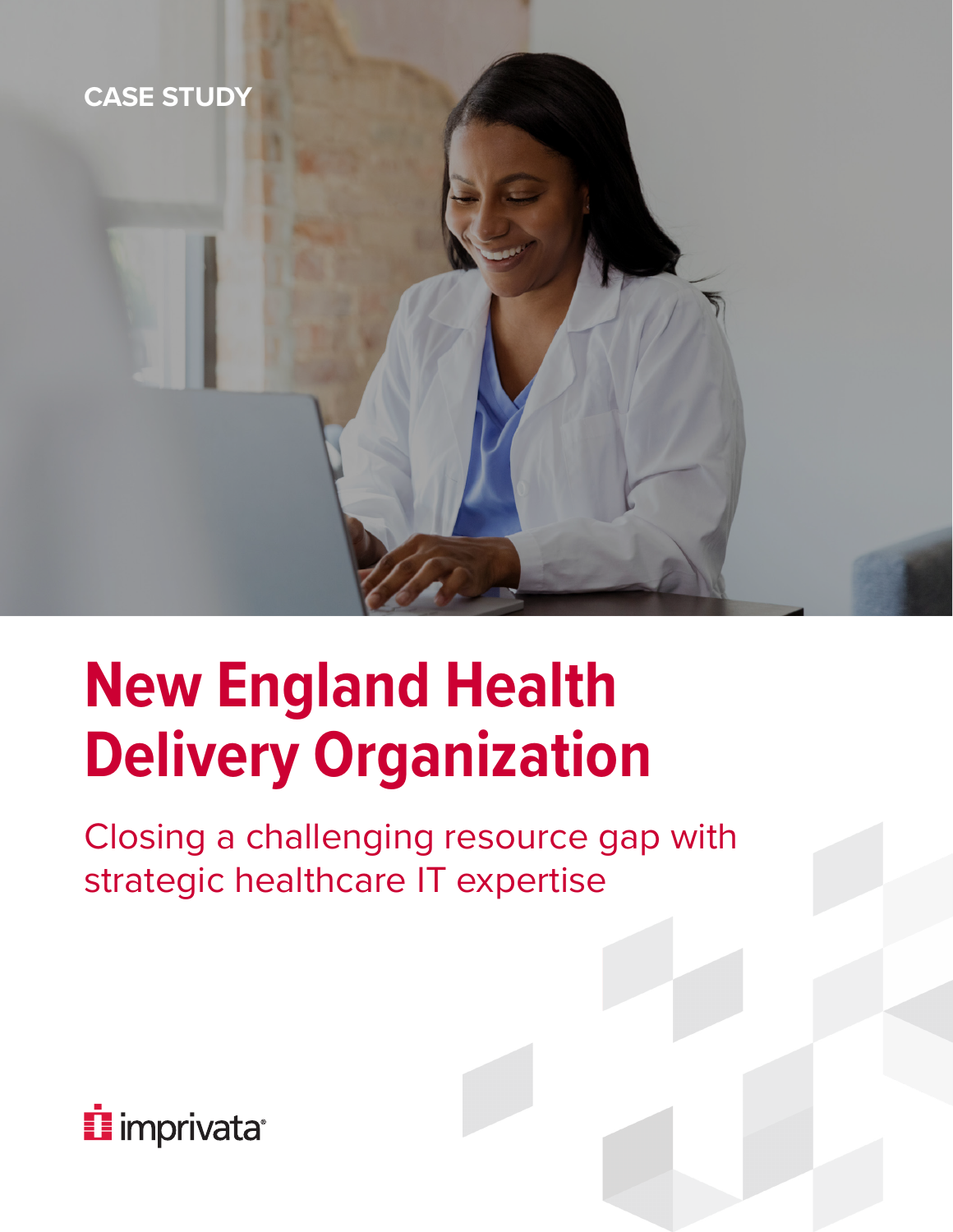#### **ORGANIZATION SNAPSHOT**

#### **New England Health Delivery Organization**

#### **LOCATION** New England

**INDUSTRY Healthcare** 

**BEDS** 1,100+

#### **CHALLENGES**

- Not enough staffing and knowledge to best support Imprivata solutions
- Difficulties keeping current with system and application upgrades
- Lacking proper bandwidth to plan for changes and upcoming operational needs

#### **RESULTS**

- Consultative support to help bridge knowledge gaps, guide decisions, and navigate changes
- Responsive management and faster resolution of issues involving upgrades and other developments
- Proactive, strategic planning to address future operational needs

Healthcare staffing shortages and skills gaps have become increasingly common over the past two years. This has driven many health delivery organizations (HDOs) to reevaluate how they can implement, maintain, and optimize their technology investments. For one mid-sized New England HDO, this meant deepening its partnership with Imprivata to drive increased performance and value.

The HDO uses Imprivata Confirm ID® to support electronic prescriptions for controlled substances (EPCS), as well as other workflows in Epic. They also use Imprivata OneSign® enterprise single sign-on capabilities and fast user switching. The solution has helped them save valuable time for clinicians and avoid frustration as they log into and out of workstations and applications. This is especially important in their shared workstation model: Imprivata OneSign enables clinicians to quickly tap in and out of workstations as needed, while keeping Epic and other applications running.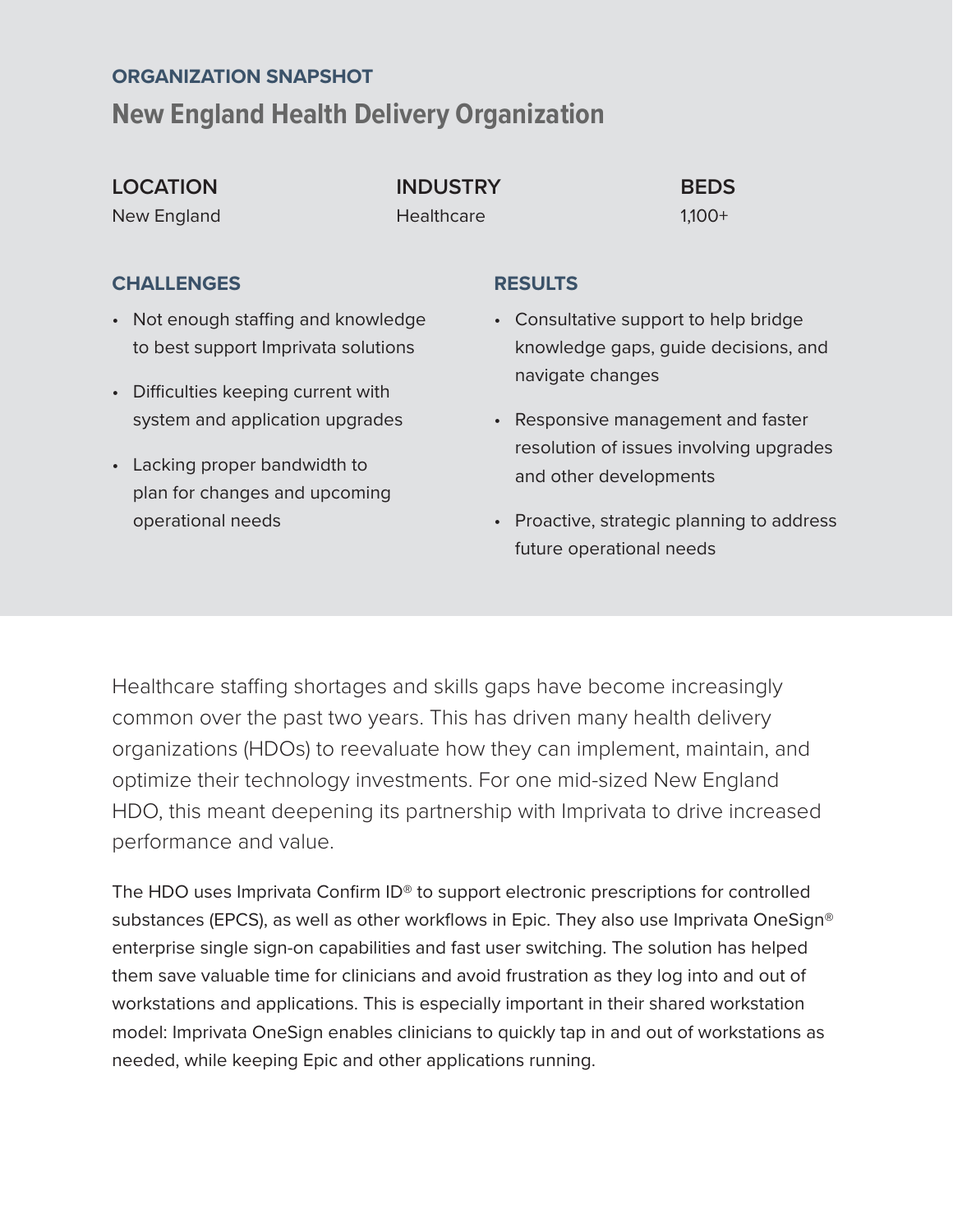### **The challenge**

The HDO's not-for-profit status carries inherent budget constraints. One of the biggest challenges for the IT team is that it has no dedicated resources to support its Imprivata solutions. Staffing consists of two part-time application analysts, plus a part-time server engineer who provides appliance administration activities. The server engineer is often tied up with many other projects and priorities, and his availability has been an ongoing issue. The lack of expertise created an extensive knowledge gap, and the inability to be proactive.

That knowledge gap became particularly troublesome following the HDO's go-live on Epic. While the IT team had been supporting Imprivata solutions prior to the golive, understanding how the solutions work in the combined Epic-Citrix environment presented a whole new challenge.

"I really didn't have a good understanding of how to support Imprivata solutions in that very different world," explains the HDO's IT manager. "And so, we were constantly trying to catch up to provide the proper support needed across the organization and avoid disruption."

As part of the platform transition issue, the knowledge and resource gaps also impacted their ability to stay current with Imprivata application updates in the new environment. That led to a series of problems, including frustrating login issues for clinicians and other users.

#### **The solution**

In response to this taxing resource gap, the HDO looked to Imprivata Enterprise Advisory Services (EAS), part of the portfolio of Imprivata Managed Services capabilities focused on extending the power of IT teams with customized expertise. With Imprivata Managed Services, they found a strong solution for their needs through proactive consultation support dedicated to guiding decisions and navigating changes.

**66** I could not have hired<br>a dedicated resource a dedicated resource onto my team that would be as useful and effective as our existing relationship with the Imprivata Managed Services team. It's a bargain for us. 99<br>''DO 'T

**HDO IT manager**

The Imprivata Managed Services team has provided the support the HDO needs to quickly address the knowledge and resource shortfalls. The team's consultative approach delivered both proactive planning support and more immediate gains, including a stronger ability to stay current.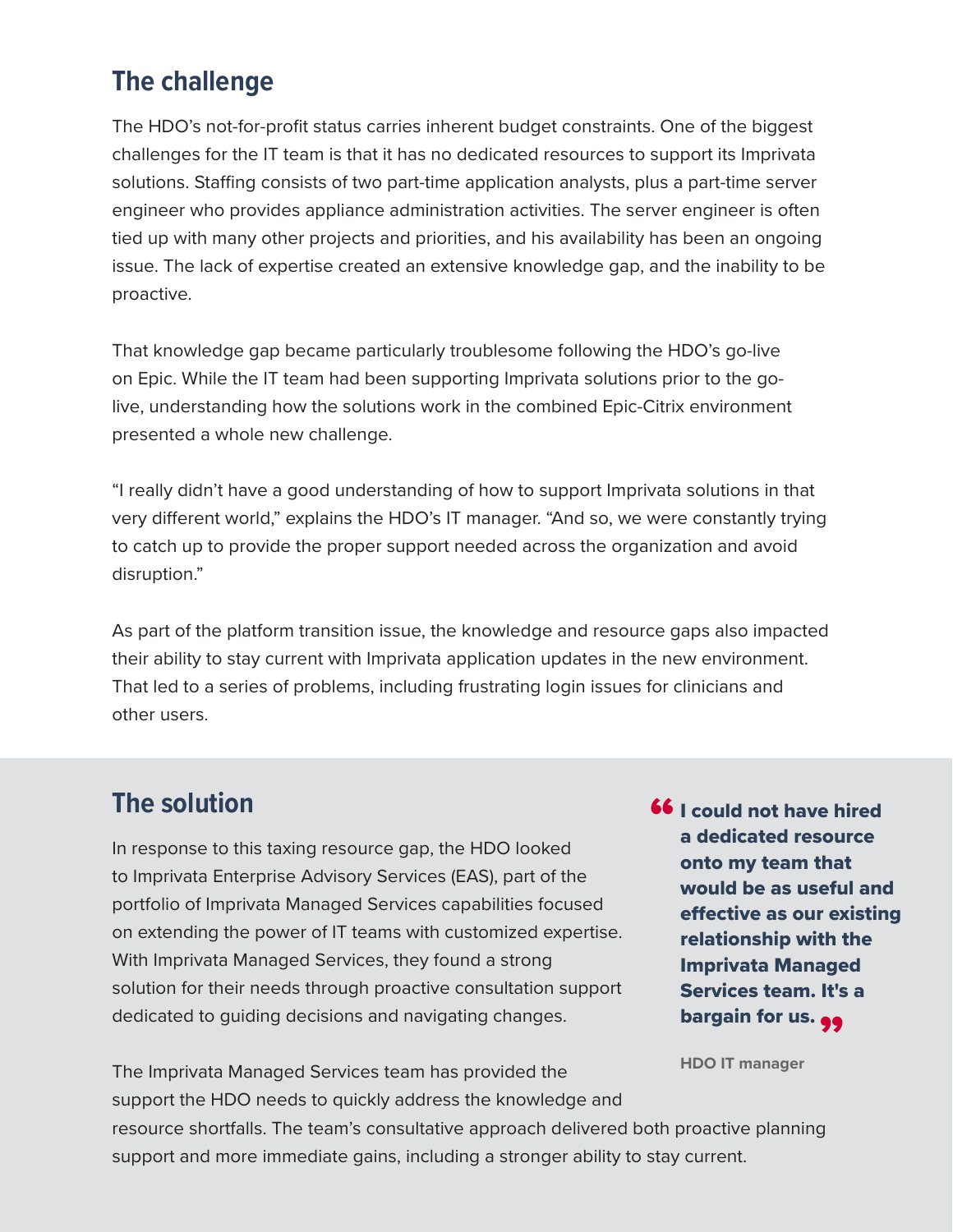"Just trying to keep the lights on with the basic technologies has been challenging, given that my attention is divided among many other things," notes the HDO's IT manager. "Imprivata Managed Services has given us an economical solution by filling a huge knowledge gap on my part. It's been an effective way of ensuring we can take care of the fundamentals, including keeping up with new application versions."

In addition, the Imprivata team's consultative, strategic support has also helped the HDO's IT team become more proactive and forward-thinking. The shift has kept them accountable, on schedule with upgrade paths, and thinking about what's next and how to get there.

The Imprivata Managed Services team has also added value by helping to bridge communication gaps. That includes enabling better sharing of information with and between the application analysts and the server engineer, which has given the IT staff greater confidence to perform upgrades without issues.

## **Real-time responsiveness and simpler, faster implementation**

The Imprivata Managed Services team is fully plugged into the HDO's IT team's needs and is very accessible, which has enabled them to move much more quickly than in the past. That includes the Imprivata Managed Services team facilitating and coordinating interactions with Imprivata, while also escalating any issues for fast resolution. Imprivata Managed Services has also conducted onsite workflow reviews to help assess efficiencies and identify opportunities for improvements.

"With our Managed Services relationship, I can just pick up the phone or send an email, and I know I'll get the support I need," notes the HDO IT manager. "They're like active members of our team, with real-time availability and responsiveness. That lets us address issues and get things done faster and more nimbly."

**66** Just trying to keep the<br>lights on with the basic lights on with the basic technologies has been challenging, given that my attention is divided among many other things. Imprivata Managed Services has given us an economical solution by filling a huge knowledge gap on my part. It's been an effective way of ensuring we can take care of the fundamentals, including keeping up with new application versions. 99<br>''DO 'Tweeters

**HDO IT manager**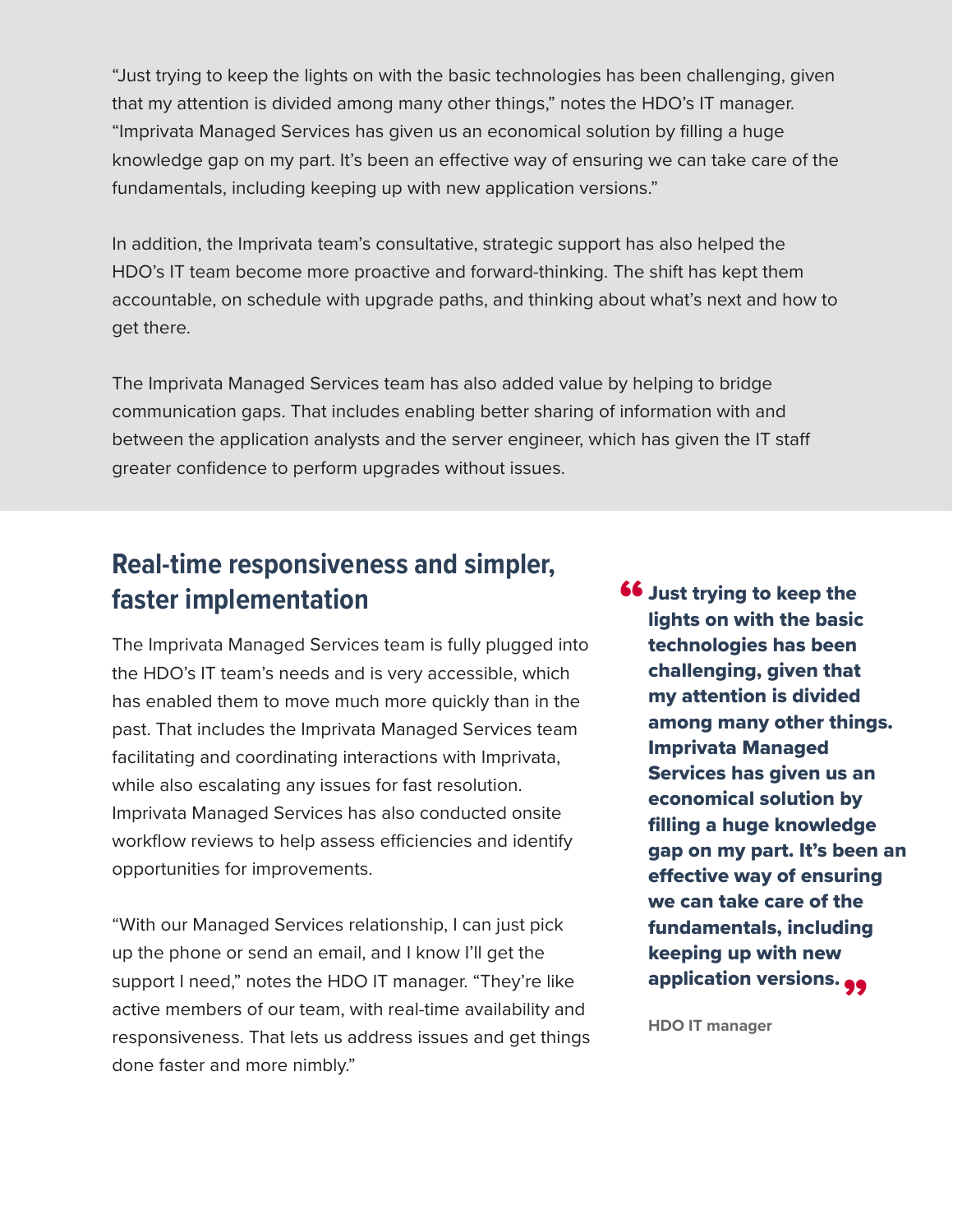Ease of doing business is another advantage the IT team values in the Imprivata Managed Services relationship: they enjoy being able to engage the Imprivata team in projects without a lot of red tape, making the process simpler and faster to complete. For instance, the IT team notes that they are now able to think about doing an upgrade in the context of a service request instead of needing a full-blown contract. That enables them to start projects, do them, and wrap them up much more quickly.

**66** I've thoroughly enjoyed<br>working with Imprivata working with Imprivata over the years. They've been the best vendor in terms of the people, the process, and the technology. It's all been wonderful. "

**HDO IT manager**

# **Making an impact**

The IT team and the overall organization have enjoyed immediate, impactful benefits from the Imprivata Managed Services relationship on a few different fronts, including two noteworthy upgrade projects:

- **• P2V** To improve performance, the IT team looked to upgrade from physical to virtual machines, stepping up to a current version of the appliances and the backend servers. While it's something they had wanted to do for a long time, they just didn't have the resources to execute it. With EAS support, the team was able to complete the project very quickly, and they've since completed two similar upgrades.
- **• Epic Hyperdrive upgrade** With significant implications for how the HDO's Imprivata solutions interface and integrate with Epic, this 2022 initiative will have a major impact on the IT team. Imprivata Managed Services support has provided strong value to the team through careful planning and regular updates on changes and software development required for readiness to work with Epic Hyperdrive, saving the team a great deal of legwork.

#### **A valued collaboration**

The IT team's manager notes that they've realized significant value from the Imprivata relationship, saying, "I couldn't have hired a dedicated resource onto my team that would be as useful and effective as our existing relationship with the Imprivata Managed Services team. It's a bargain for us.

"I've thoroughly enjoyed working with Imprivata over the years," he adds. "They've been the best vendor in terms of the people, the process, and the technology. It's all been wonderful."